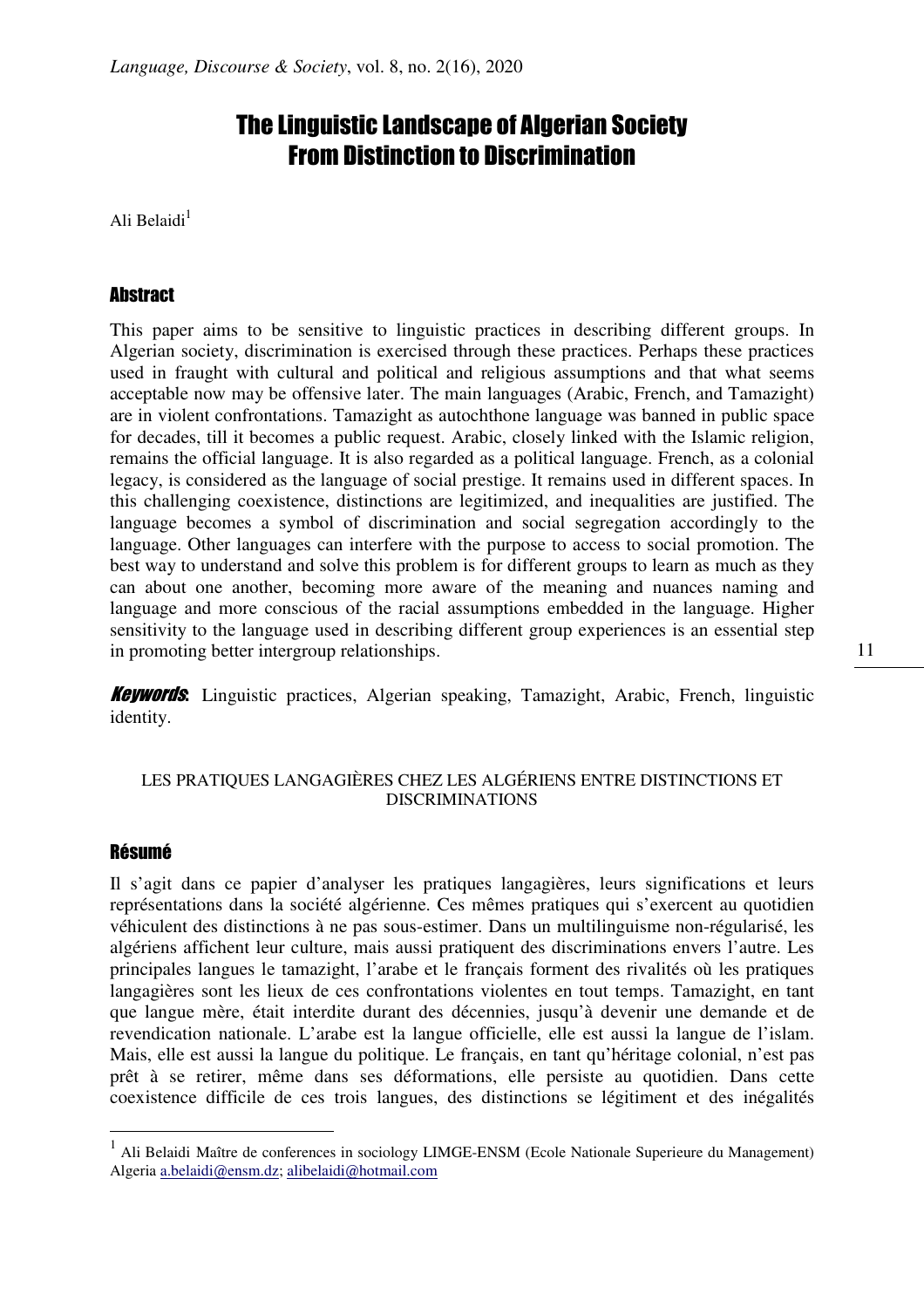s'autorisent. La langue devient ainsi un symbole de dénigrement ou de distinction sociale tout dépend de la langue et de celui qui la pratique et la revendique. D'autres langues peuvent s'ajouter à ces affrontements pour accéder à des opportunités de promotion sociales.

Mots clés: Pratiques langagières, Parler Algérien, Tamazight, Arabe, Français, Identité langagière

*First submission: June 2019; Revised: missing information, Accepted: December 2020*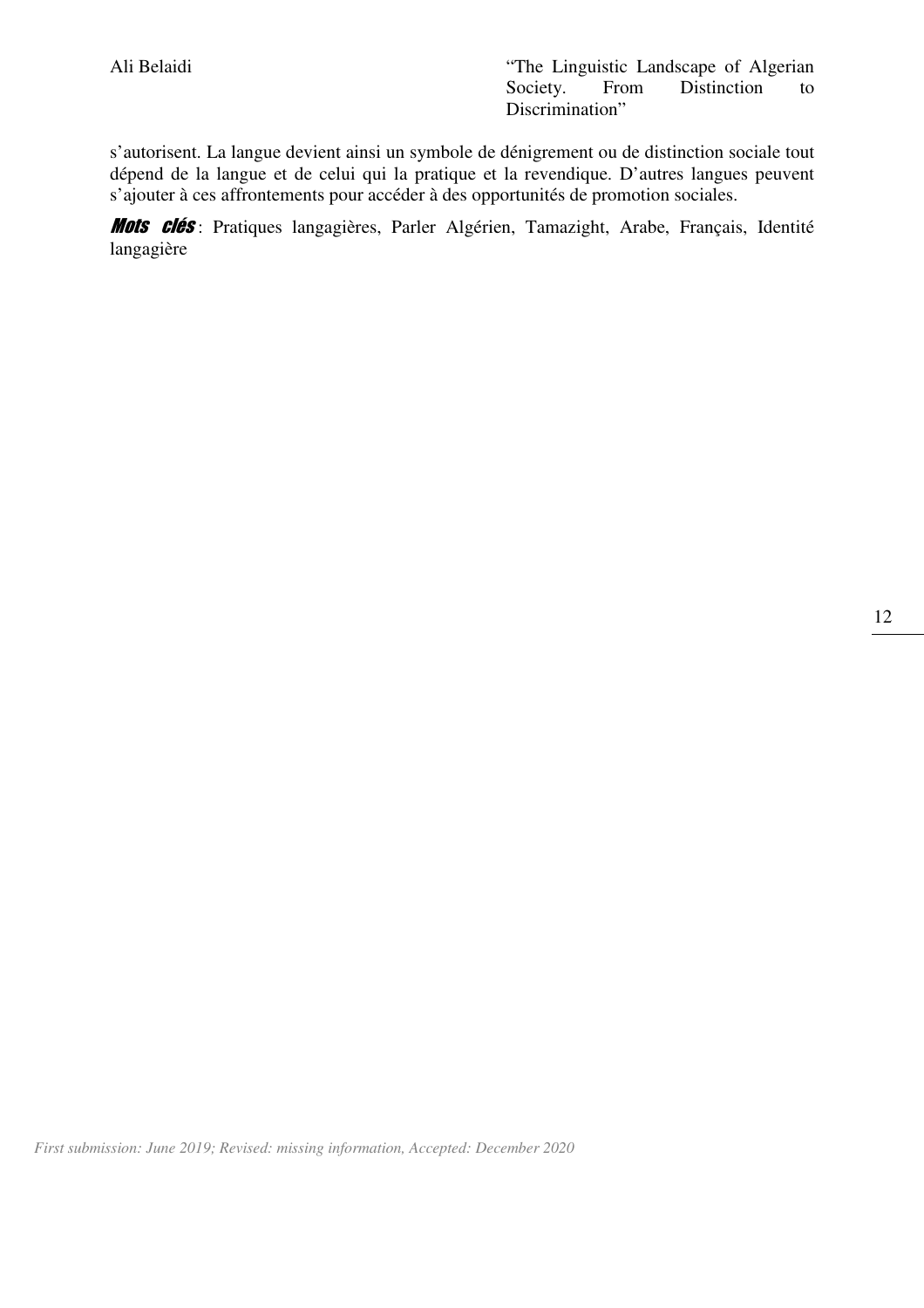### **Introduction**

Algeria is considered as an Arabic country; evidently, the Arabic language is the national and official language. Besides as an ancient French colony, it is obviously normal that the French language is widely used by Algerian people. However, as a decolonized country, the question of language remains very crucial. With the remote past, seizing this question by simplicity can lead us to a false conclusion. It is not a matter of denying the Arabic belonging of Algeria, but a fact of history, and furthermore a matter to understand how languages, which marked along with its history, influenced the linguistic practices in everyday life to become a sign of distinction or even social inequity (cf. Addi, 2012, p. 274). Besides, it's important to understand the origin of the dichotomy existing between spoken and written language in the Algerian language. Indeed, many problems linked to the languages remain without answers or even never been asked; apart from a few interesting studies, the rest proposed more militant analyzing, which served the politic interests than the linguistic (Addi, 2012, p. 277).

The variety of social spoken landscape calls undoubtedly the autochthonous language: "Tamazight," and its place within social life. Even though the deformations exercised on Tamazight, which becomes banned by the politician and the religious, the Algerian spoken is built upon it (cf. Addi, 2017). In the same vein, the Arabic language, which has the most critical part, is due to the closest linkage with the Islam religion, the official religion of the country. Since History is made by ideologies and false consciousness, it is essential do not trip down in the trap of veneration of language, which is the case of Arabic regarded as a sacred language of Islam (Dourari, 2008). Even in the Arab countries, the Arabic language is not spoken correctly; in fact, even the written language is spoken nowhere, and the spoken language is not written.

In post-independence, with banning Tamazight language in public space, strong hate toward Amazigh people spreads within big cities of Algeria. It becomes a rurally branded, a shameful stain, and a source of embarrassment and discomfort (Guedjiba, 2013). By contrast, Arabic, spoken and written, is assimilated to urbanity, civism and religious orthodoxy. According to their unbearable social conditions, the inhabitants of the Tamazight spoken regions were obliged to leave their villages looking for work within cities. Because their languages and their accents were socially disdained, they found themselves exposed to aggressiveness and social abomination. As a reaction to the discrimination, the Amazigh people opted to live in segregation on the linguistic or geographical criteria to constitute a regional concentration. These clusterings have permitted to maintain their language, which cementing their relationships as families or an ethnic group. These practices become a social position symbol of denigration (Guedjiba, 2013). Hence, this linguistic aggregation was accompanied by psychological and inferiority issues, a guilt feeling, and the difficulties to communicate.

For decades, a ridiculous depiction branded the Amazigh people through the official media. As a result, anti-Tamazight attitudes developed to become systemically legitimated. Despite the cultural and linguistic repression, Tamazight remains used by a lot of people. After years of fighting against exclusion and inequity, today, unexpectedly, a reversal's position has emerged displaying proudly the Tamazight belonging within big cities (Guedjiba, 2013). At the same time, this challenging exhibition affirms the linguistic identity of the Amazigh people. A language of seclusion becomes a sign of pride, and even of arrogance for certain among them, an essential brand of distinction against the threat of assimilation and acculturation. The Amazigh people retake their confiscated rights and discarding the process of cultural and linguistic unification with an imposed identity. At the same time, they did not reject other languages: Arabic and French. For the second, even though the colonization does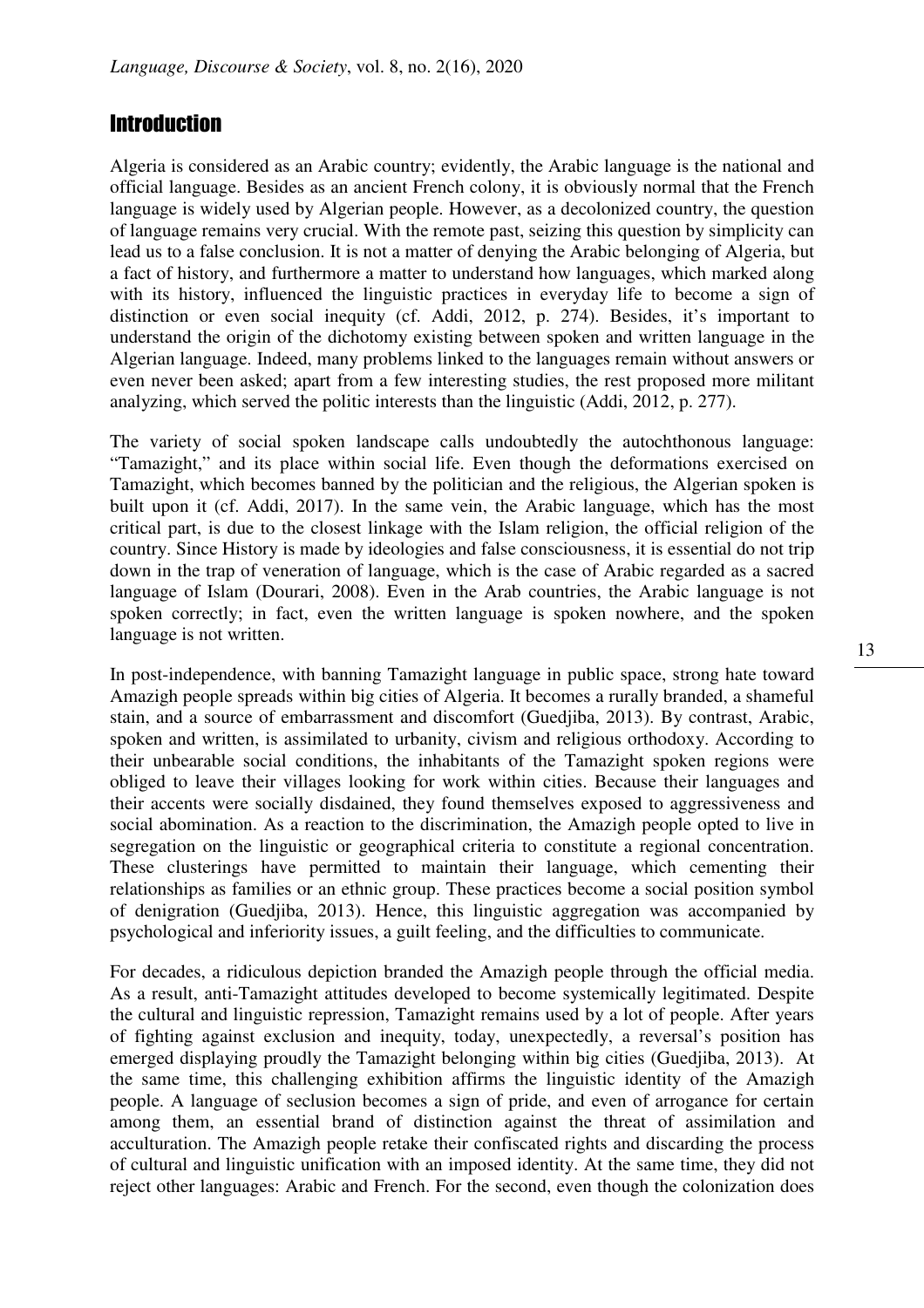not mean a civilization, the collective memory is constantly carrying this colonial past, which is marked by its language. Hence, the French, which is regarded as a colonization legacy (cf. Maougal, 2018), remains a language of luxury and prestige within Algerian society (Taleb-Ibrahimi, 1997). In other words, the Algerian linguistic landscape is plural: French coexists with Algerian Arabic, which coexists with Tamazight and school Arabic. The question of language is a vital problem and appealing to revisit the history of the Algerian society (Dourari, 2008; Taleb-Ibtrahimi, 2002).

On the other hand, the social reality of speaking proposes partitions and rigidities, especially in the formal spheres. In addition, the emergence of the intermediate varieties of the Algerian language, the incursion of foreign languages. Accordingly, the ideal diglostic<sup>2</sup> situation is the dichotomy separating the languages held and the dialects. This diglostic situation does not evolve in an empty space, but in a concrete society and that the terms of diglossia change with the terms of social relationships that change especially in a society that was subjected to social and cultural destruction during the colonial period. The apprehension of the diglostic situation must always be put into a dynamic and relativistic perspective, because not every situation is fixed. It participates in social dynamics and thus in internal and external cultural conflicts, insofar as we are willing to consider that any language is at the same time act, product and condition of a culture as well as a vehicle of communication (Taleb-Ibrahimi, 1997, p 43-40). Indeed, the spoken language is more close to social reality. The entourage with its verbal repertoire offers a unique dynamic of communication. Different social categories, using different linguistic practices, structure the dynamic behaviors, and a real creativity game of language (Kassoulet, Maougal 2002). We do not mean here one practice, but a lot of practice. Linguistic diversity is displayed within social space, which gives us a unique spatial representation: the French, as it mentioned, benefits a prestige status in the residential quarter; the Algerian Arabic, which is a common and accessible language, remains in the popular area (Djerroud, 2002).

The linguistic practices separate from the spatial distinction of the Algerian society until becoming a sign of social inequality. In reality, the exact representations and their verbalization are territorialized and patterning social identity. Willy-nilly, It contributes to discrimination and racialization in everyday life. In the same vein, rather in gender repertoire, the male spirit mobilizes the language within the collective imagination to violate women, and speak out its frustration and lack of love (Mered, 2006). Thus, the woman is expressed differently, in the matter to denigrate her; she is a source of malediction, sexual frustration, and so on. Even the vocabulary repertoire of women is different from the repertoire of man. Hence the woman in the presence of man is socially restricted in using a precise vocabulary some words are forbidden in social and private spaces. Besides, the sobriquets, in ridiculous speaking, are used to denounce social inequality (Yermeche, 2002; Guedjiba, 2013). Within an infinite complexity, theses spoken encounter in observable reality is essential to know the communicative exchanges, which guided by the social and spatial belonging feeling, and even gender repertoire. The sociolinguistic representations converge and diverge. The heterogeneous groups, the spatial benchmarks, and human density affect the attitudes profoundly and imposing a social legitimation of the discrimination.

- $\checkmark$  How the language becomes a sign of social belonging within Algerian society?
- $\checkmark$  How practicing a language is a distinction for some people and denigration for others?
- $\checkmark$  How the relations toward the language are structured to denounce social inequality?

<sup>&</sup>lt;sup>2</sup> See on diglossia C. Fergusson (1959).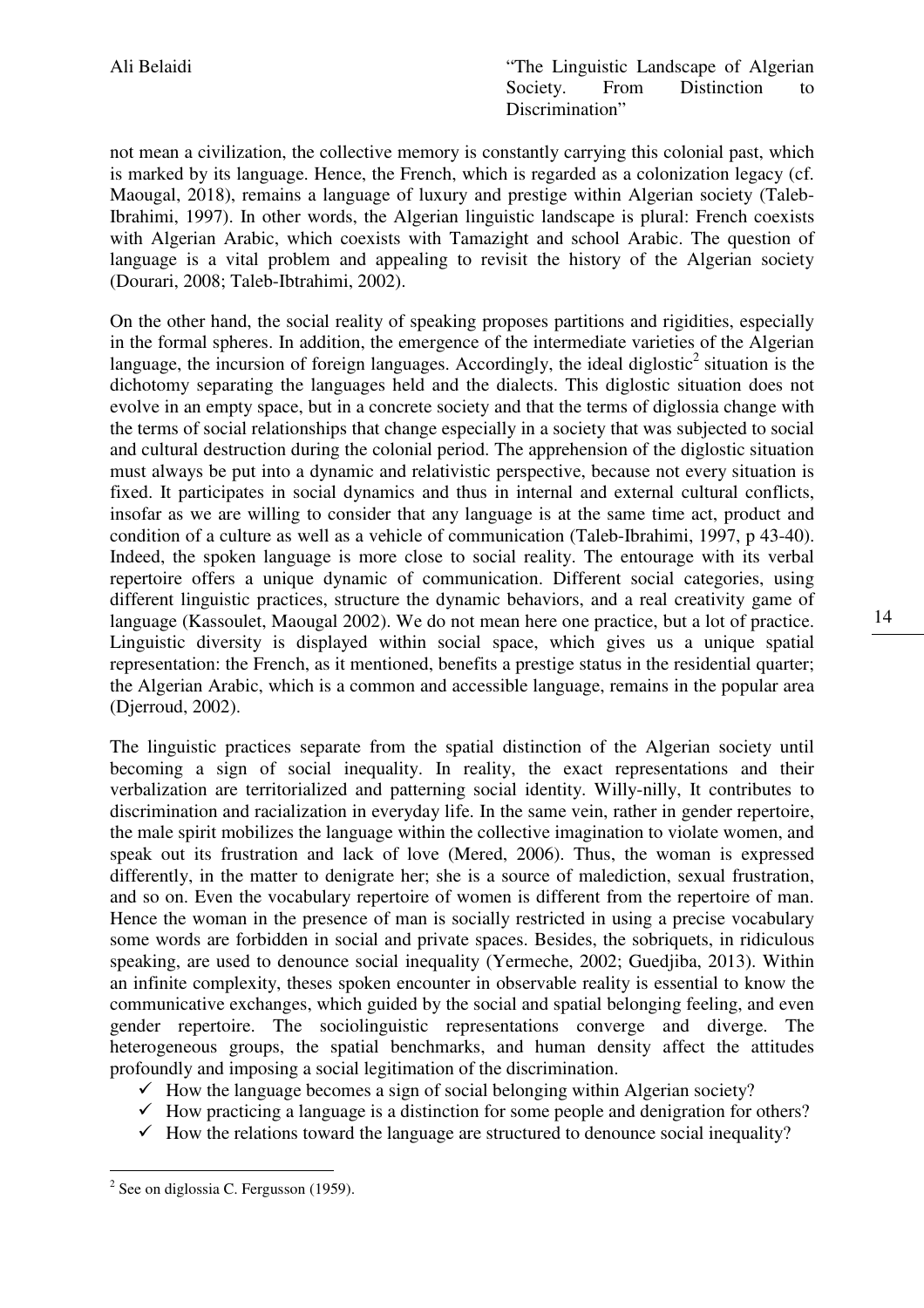In the following paragraphs, we expose the manner, which the relationships are structured amongst the linguistic facts and social facts within Algerian society to create a hierarchy and legitimate discrimination.

### 1. Methodological aspects

Relying upon the previous studies on the linguistic field, we try to shift toward the sociological field, which is narrowly linked with it, in purpose to depict what linguistic practices and verbalization are carrying out as representation and discrimination. We start from a reflection on the influence of these practices to enforce, unconsciously, or consciously, a social inequality. At the first moment, we draw, summarily, the linguistic landscape of Algerian society. In the second moment, using sociological observation, we analyze the observed representations in day-to-day life. Besides, we identify the boundaries and the morphology of their spoken languages in the matter to unveil the separation and the differentiation, which is socially imposed or even politically impelled in everyday life. Furthermore, we try to disclose the discrimination practices exercised through the language. By the same token, using interpretative observation analysis of these linguistic practices, we try to detect the reproduction of such practices.

The findings presented here are drawn from a research based on open interviews conducted in 2018 in Algiers, with twenty-five adults aged thirty to seventy. Besides, all participants are originally from different parts of Algeria and live now in Algiers. Certain cautionary remarks should be made regarding the representativeness of the sample and the generalizability of the finding. The recruitment of the participants proved to be highly difficult given that the language issue is so politically sensitive in Algerian society. That being said, data saturation seemed to have been reached, but a large sample would have perhaps revealed new patterns of answers. Second, the objectivity of this research is not to measure the effect of using one language instead another, or which language is better than another. However, because ethnic origin and the political orientation might somehow impact on such representation, I have attempted to ensure that my sample matches so closely as possible the ethnocultural landscape of Algerian society. It appears that participants from the Kabylie origin (9) Chawi origin (2) Arab origin (5) west Algerian origin (3), from the center origin (5) and from south origin (1) (under-represented). Finally, because they come from one region Algiers, the samples are not representative and the finding can be affected, different finding should be expected with a sample of different regions of Algeria.

### 2. The Algerian linguistic landscape

From its geographical situation and historical past, Algeria has always been in constant contact with the others. Those rapprochements allow using different languages. From 'Phoenician' to French colonization, a succession of different settlers ('Roman', 'Byzantine', 'Vandal', 'Arabic', 'ottoman', 'Spain') had sequentially been remaining for centuries in North Africa, notably in the area known as Algeria nowadays. This past has deeply affected the linguistic landscape substantively in big cities, accompanying the political power in place, which imposed a new vocabulary, ending by this linguistic hybridity in Algerian speaking. A product of its past, this hybridity is characterized by a coexistence of a variety of languages combined in Algerian speaking. Rather than the latter has been built upon Tamazight subtract (Dourari, 2008). Doubtlessly, the Arabic language was more linked with the Islamization of North Africa. A dynamic linguistic coexistence led the speakers' attitudes in compliance with this hybridity. Such coexistence also needs to be considered in contradiction and antagonism,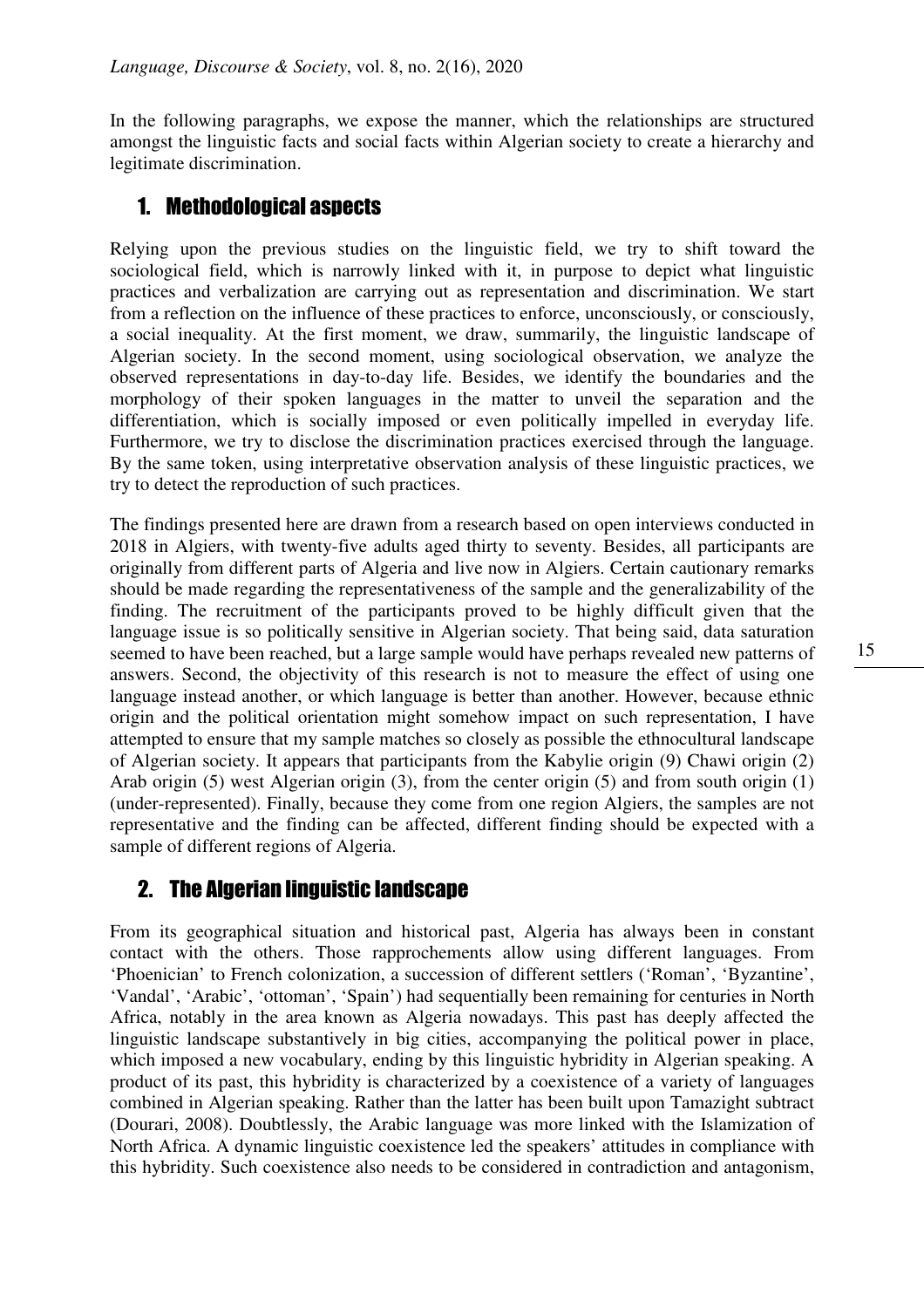which explain in somehow the relationship of domination and linguistic stigmatization. The reality is aggravated by a unanimous politics, refusing to recognize the plurality of the linguistic identity of the Algerian society. But the most significant result is the 'diglossia,' which is widely used despite neglecting all grammatical rules.

#### 2.1. Tamazight, an autochthone sphere

Also called Berber, Tamazight is an extent of ancient varieties of languages in North Africa. It is considered as the oldest linguistic subtract of this region. Incontestably, it is the native language of the population of this significant area. Effectively, the diversity of Tamazight in Algeria starts to be accepted as a socio-historic fact and sociolinguistically normal. The Arabs conquest, under cover of Islam, has failed to assimilate it. For the same historical reasons, the Tamazight spoken has found refuge in the mountains, where the accessibility is almost impossible: Aures, Djurdjura, Gouraya, Hoggar, and M'zab, with other places, trough the region (cf. Dourari, 2008; Taleb-Ibrahimi, 1997). In short, the main spoken Tamazight are the Kabyl (from Kabily), Shawi (Aures), the M'zab (M'zab), and the Targui (Hoggar and Tassili). Yet the practice of Tamazight is confined in orally spoken. Although these practices are vehicles of rich tradition, they were not submitted to the codification and standardization until lately. These languages were marginalized and even banned with the Arabization process.

### 2.2. Arabic, from the spoken to academic

During the Arabs invasions, also called Islamic conquests, of North Africa, the Arabic language was imposed by sword and blood as a common language. Presently, this language occupies a wide area of practicing in Algerian society, swaying from the less normed to the most normed one. We can also distinguish the geographical differences with their speaking differ from city to another city, for instance: Algiers, Oran and Constantine, and so on. Hence, we pin down for main Arab speaking: the East around Constantine, Algerois as a central one, the West speaking: Oranais and the South Atlas Saharian speaking, which has a considerable diversity of dialects from east to west (Taleb-Ibrahimi, 2000).

#### 2.3. French and the foreign languages

The European languages have always branded the Algerian speaking. The Spanish had been introduced during the Hispanic occupation for more than three centuries in the West part of Algeria. Besides, during the French colonization, the majority of settlers have initially been Hispanics. In the East, and for the same reasons, it's more Italian, which is reinforced with the trade exchanges with the Italian ports. The French language seems more present and influences their usages. It acquires a particular status in Algerian society (cf. Dourari, 2000). The French, imposed by the blood and the fire, constituted among the fundamental elements used by the French colonization in its depersonalization and acculturation of Algerian people. Accordingly, leaning the French language during this period was regarded as a social necessity and an economical means of promotion. Thus, the school permitted a specific social inscription. If the French language during the French colonization was considered as a key of access to the public function or liberal function, it remains until now the threshold to cross toward the modern world. It opens the door of modernity. Since independence, The French elite, or a Francophile elite, formed the foundation of the young independent state. The use of the French language has extended with the efforts of education. Besides, the French cooperation led the institution to the formal bilingual educative system within Algerian society (Taleb-Ibrahimi, 2000; 1997).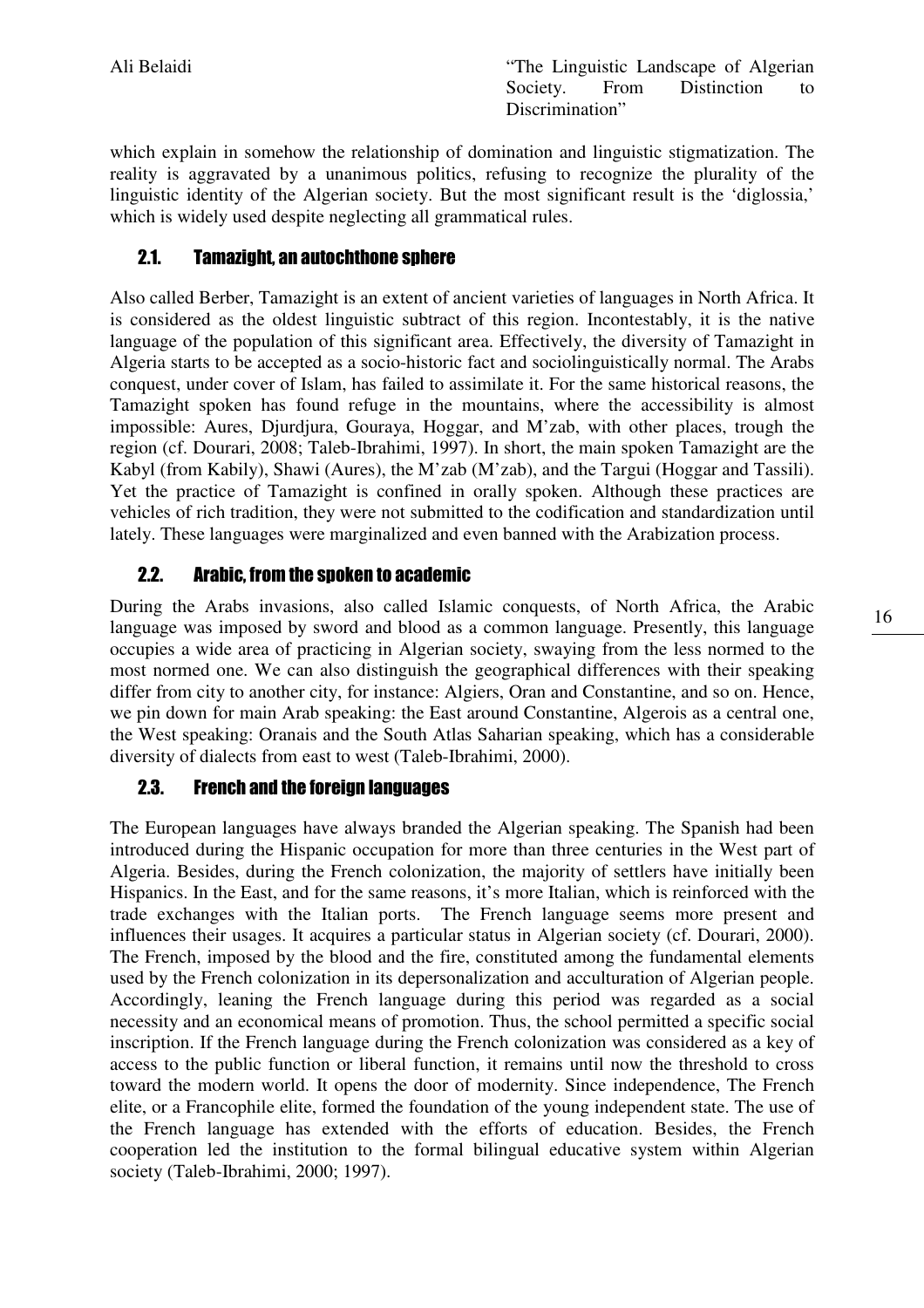However, at the end of the 1970s, the starting of the fundamental school (entirely Arabic school) has engendered a duality within the education system. The French were not taught until the third primary school. Nowadays, the French is taught as a foreign language, in the same consideration as English or others. At university, French remains present within the scientific field. Besides, it is the dominant language in economic life and mainly used in media writing and audiovisual. The Algerian is more connected to the occidental channel, the mostly French one. It seems that the French are swaying between second language status and a foreign language. Sharing the official denying and the symbolic power, which accompanied its usage. The ambiguity of its place between the formal and the informal reveals the complexity of this relationship characterizing the post-colonial phase of Algerian society. In short, the Algerians are confronted with a complicated multi-linguistic situation with the intricateness of a variety of functional linguistics. As a result of this complexity, many acts of stigmatization discrimination and even resistance are emerging and defending their linguistic identity.

### 3. Linguistic stigmatization

Within the intellectual class, the language becomes a tool of stigmatization pointed toward others. For Arab speakers, the usage of French is regarded as a betrayal act toward national identity, because for them, the Arab language is the main fundament of the national character. In this vein, it is important to recall that Article 2 of the constitution considers Islam the religion of the Algerian people and the State. Consequently, and since the Arab is the language of the Quran, it represents Islam and the Arab language as a sacred language. Other explanations more linked with the Baath movement can be conveyed to underpin the belonging to the Arab community. The movement had changed to become more legitimated within spousing the Islamic movement, in the 1980s; once again claiming the Arab belonging.

Mainly, it is in the spirit of domination that Arabization has been launched during the 1970s engendering different types of discrimination even the Algerian speaking. The latter is more characterized by the diglossia, which adds more complexity to the linguistic issue. The imposed image for one and unique language, speaking and writing, is the Arab give the legitimation to such disdain to other languages. The hegemony of the novel and ideal language is academic Arab language with disdaining other Algerians' speaking toss the Algerian people within deep darkness of identification. Indeed, such discrimination affects the linguistic identity of Algerian society profoundly, especially with excluding Tamazight. For decades, this hegemony motivated marginalized and political exclusion. Consequently, many people detached consciously or unconsciously from their mother language. And because language without practice is condemned to the disappearance, in certain regions, Tamazight has almost vanished.

### 4. The language in resistance

The Arabization imposed by the politics within Algerian education has extended the practice of the Arabs language in everyday life. On the other hand, the French have taken steps back, and socially speaking, in certain regions, French language encounters difficulties to maintain its practice (cf. Mammeri, 1991). Even though, the French's residues are persisting in Algerian speaking. Those residues are a form of inherent resistance toward the imposition of the Arab language. The diglossia exists in a gymnastic way from a vocabulary repertoire to the other, with people beyond their social class belonging (Taleb-Ibrahimi, 1997). Such practices reveal the discarding of the imposition of hegemonic sacred language. And it is also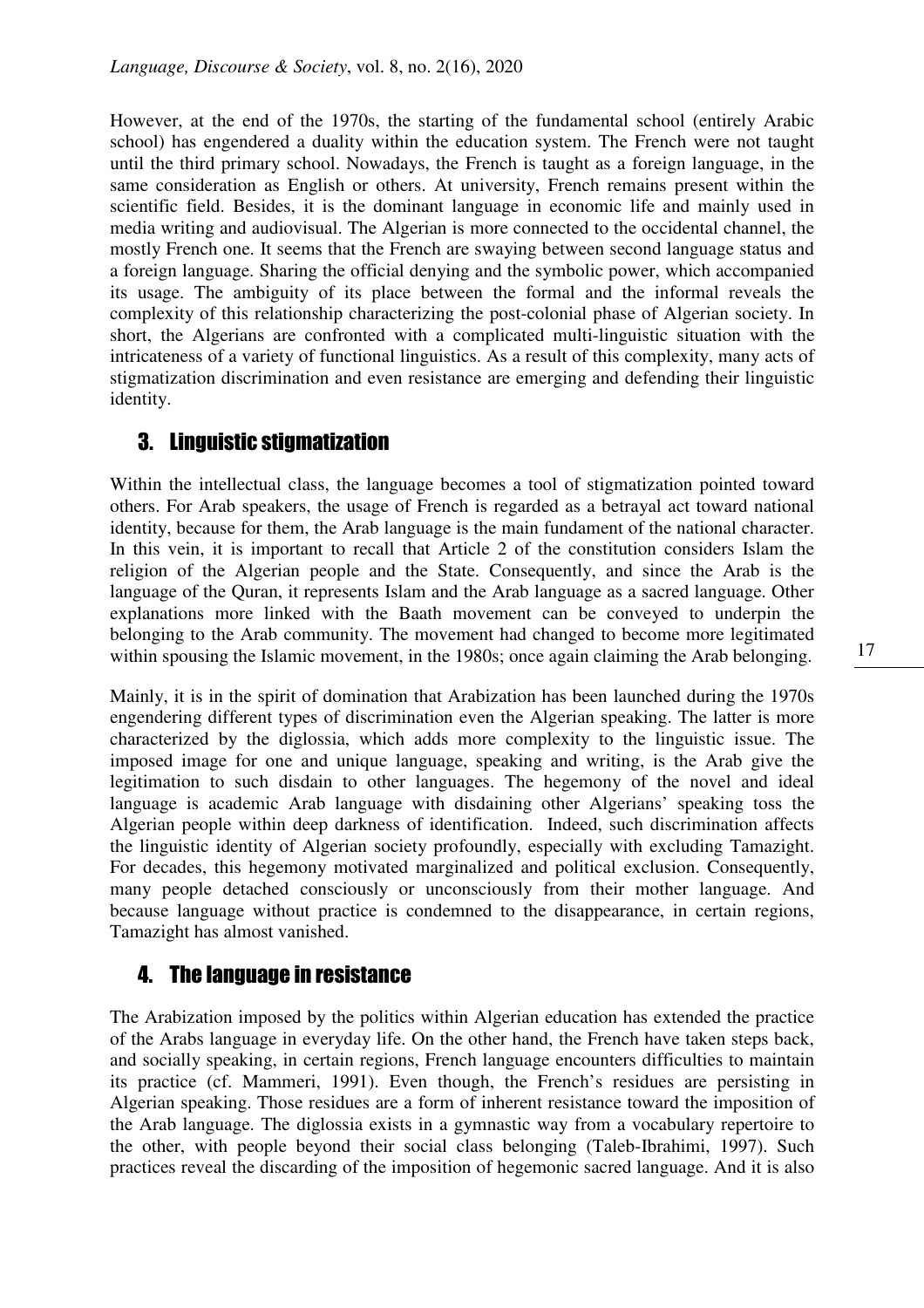a sign of pluralistic linguistic belonging. Besides, Tamazight has to be considered as a real symbol of resistance for many centuries and remain till nowadays, which assesses this resistance as recognition and references and a necessity to be preserved as an element of social identification (cf. Dourari, 2008; 2002).

The resistance results in the imposed domination and exclusion since independence (Maougal, 2018). Many attempts to eliminate Tamazight from the public sphere failed, especially within big cities. Since the 1970s, the efforts of reconsideration of this language through its cultures associated with the insistence of the specification of Tamazight heritage led to the black spring in 1980, the boycott of the education 1995-1995 and a second black spring 2001. Accordingly, the high commissariat of Tamazight was created in 1995, and the Tamazight was officially recognized and introduced to the education. This recognition was a result of resistance with sacrifices: hundreds of dead and disappeared people claiming a refused identity; and it is also a rejection of an imposed Arab identity. More the power was severed and harsh toward these demanding more the insistences were persisting (cf. Dourari, 2008; 2002)... For the radical Tamazight, people claim their independence from the totalitarian Algerian regime. Hence, Tamazight incarnates the symbol of resistance and the rejection of domination. Presently, Tamazight is vividly displayed everywhere in public space. Some regions, which are supposed Arab, exhibited their Tamazight explicitly. Hence, no one can deny the insistence of belonging to the Tamazight language or even deny its existence. Yet, if specific regions supposed to be Arab in theirs speaking in everyday life, which carries Tamazight vocabulary in diglossia practices (Taleb-Ibrahimi, 1997). The opposition is only in speaking, but the language to live needs to be written. Launched the writing is more than necessary for identification insistence. Some intellectuals deeply involved within identification dedicate the entire engagement to this exact question. In short, Tamazight speaking is a renewable object of attachment. The sociolinguistic reality of Algerian society is more deeply grounded than all the politics guided by the false ideologies (Dourari, 2000).

### 5. The symbolic power of the language

Two main dominations' rapport crossed the Algerian society. The first opposed Arab to the French language. One struggles to find its place within the community, and the other to set an image of science and modernity. Real competition between both languages aims to control the cultural, economic, and political of the country. The second rapport opposed these two dominated norms (one by the constitutionality of its status of the national language, and the second foreign but legitimated by its preeminence in economic life) to the Arab and

Tamazight speaking. The latter are disqualified and stigmatized especially when it reveals the real place of the Arab language, which is more linked to the remote past, as an imposed language and it remains as well. Its legitimation is due to what it represents as sacred. Nonetheless, the Arab elite doesn't reject the "diglossia" practice in their daily life since it is a sign of prestige. Incongruently, they even orient their children to learn French in their earlier ages in the matter to have exclusive access to the sciences modernity (cf. Taleb-Ibrahimi, 1997).

The elites develop hostile attitudes with their radicalization, dichotomies phenomena within symbolic and cultural fields, which stopped the emergence of a real national intelligentsia. From the anti-Arab of certain Tamazight elite to the Francophile doubted to be empathic with the ancient colonization. Between attracting-adhesion and discarding-excluding toward the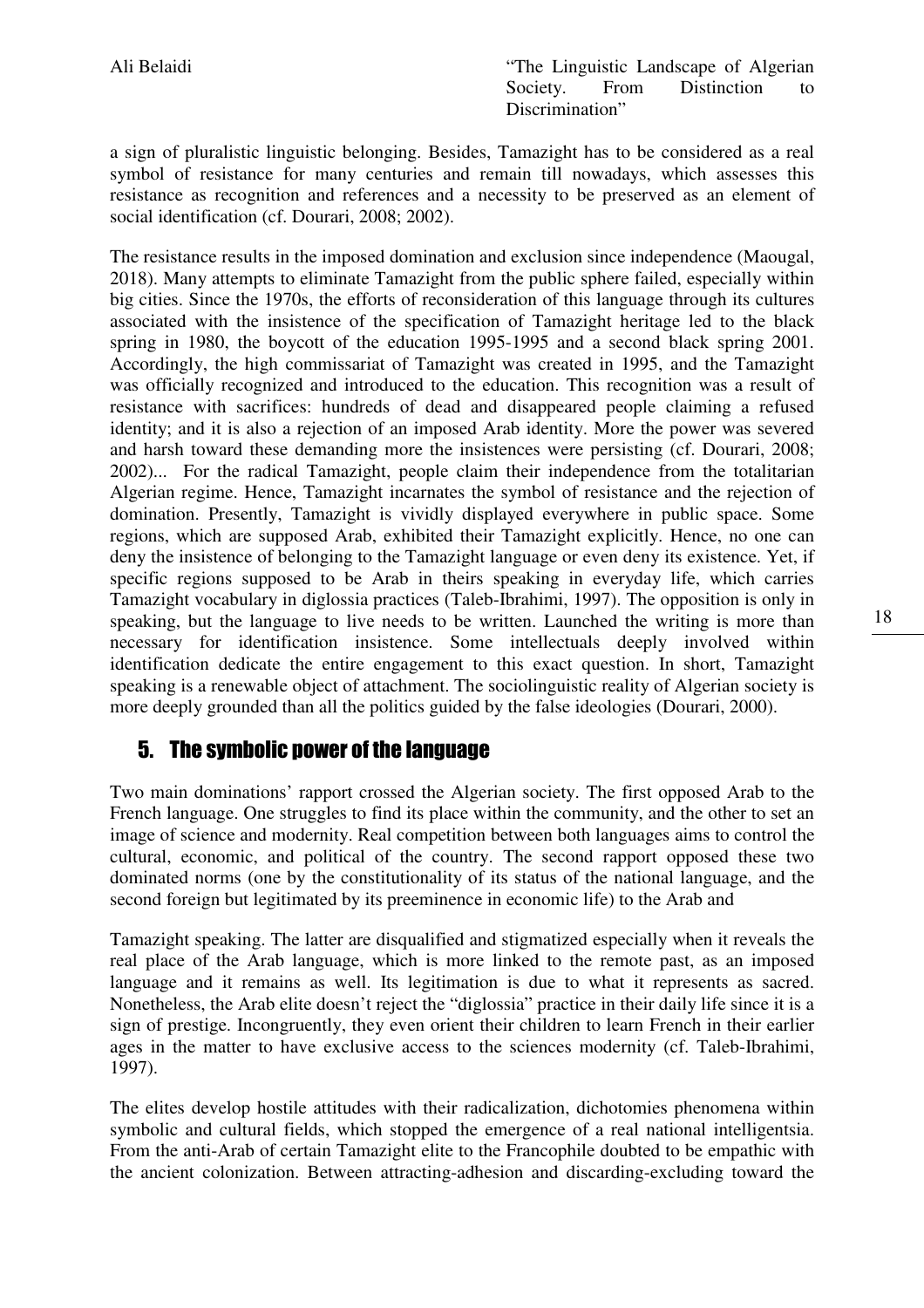Arab language, for whom are of the French culture, and from whom they cultivate an Arab belonging their struggling for a hegemony hindered them from hearing the profound scream of the broad society. Neglecting their expectations and deepening the frustration of the youth people facing contrasts models who were unconsciously derived toward delinquency and anomia. In this order, the Arabization has permitted the relinked with the religious discourse. Inescapably without any control, the discourses provided radicals thought till becoming radical behaviors (terrorists). The black decade in the 1990s had started with the misguided Arabization. We note here that almost the terrorists were the first generation of the Arabization. We supposed that Arabization might be the primary source of this deviation. There are no studies that can deny or even sustain our allegation, but it remains our hypothesis with the misguided policy a real sociological and psychological mess had been produced.

In short, all the social body has been submitted through perverting effects of acculturation and detraditionalization during colonization, and politic, which is sustained by false ideologies and demagogues to the misconduct and contradiction representations. The different developed attitudes disclose the evidence mechanism of the imposition of 'diglossia' ideology leading the cultural and identities radicalization accompanied by linguistic dispossession and veiling the valid cultural identification, which should serve against the hate of self and a seek of peace in complete totalitarian derive.

## 6. The linguistic conversation in everyday life

It seems that linguistic practices have multiple significations. If the latter informs us of the sociolinguistic reality of the society, according to Taleb-Ibrahim, in a like manner, it unveils a silent truth, which produces an inequality socially embedded. Practicing many languages at the same time, without mastering anyone becomes dangerous. The persons more tending to Arab thought are guided by ideologies settle on the sacred text. Generally, they are more enclosed in the sphere of the sacred and idolatry, reproducing their thought in religious discourse, whose discards and stigmatizes all other languages in profaned consideration.

On the other hand, venerated Tamazight language till exaggeration, lead people to more exhibitionism in their linguistic practicing, and discarding the Arabic, even in accepting French, is estimated as an unreasonable stance. In the French category, some intellectual discard the Arab language for their children and remain focusing on French, which is considered as a warranty for their future. Furthermore, speaking French at home is a sign of social prestige, as do the wealthiest families. Hence, parents do their best offering a sustaining French course for their children. In some exaggeration, others would even think that mastering the French language is a sign of intelligence. Implicitly the Arab is considered in the opposite sense a sign of an underdeveloped.

# 7. The Algerian speaking

The Algerian speaking is characterized by its using multiple linguistic repertoires at the same time. The communicators are obliged to do some semantic stretching, intuitive 'diglossia,' changing the collection according to the situations and the contextualization. As a result, a permanent conflict between Arab and French language and of course implicitly Tamazight. Theses real lexical intricacies explain to some degree, why the Algerian speaking remains unwritten, rather exclusively oral. These Algerian speaking are more regional varieties. They are principally opposed to the written language. Using the Arab is strictly reserved for formal context, which is absent in an informal setting. The official imposition obliging the exclusive use of modern Arab does not change the speaking manner of Algerian. Although the reality of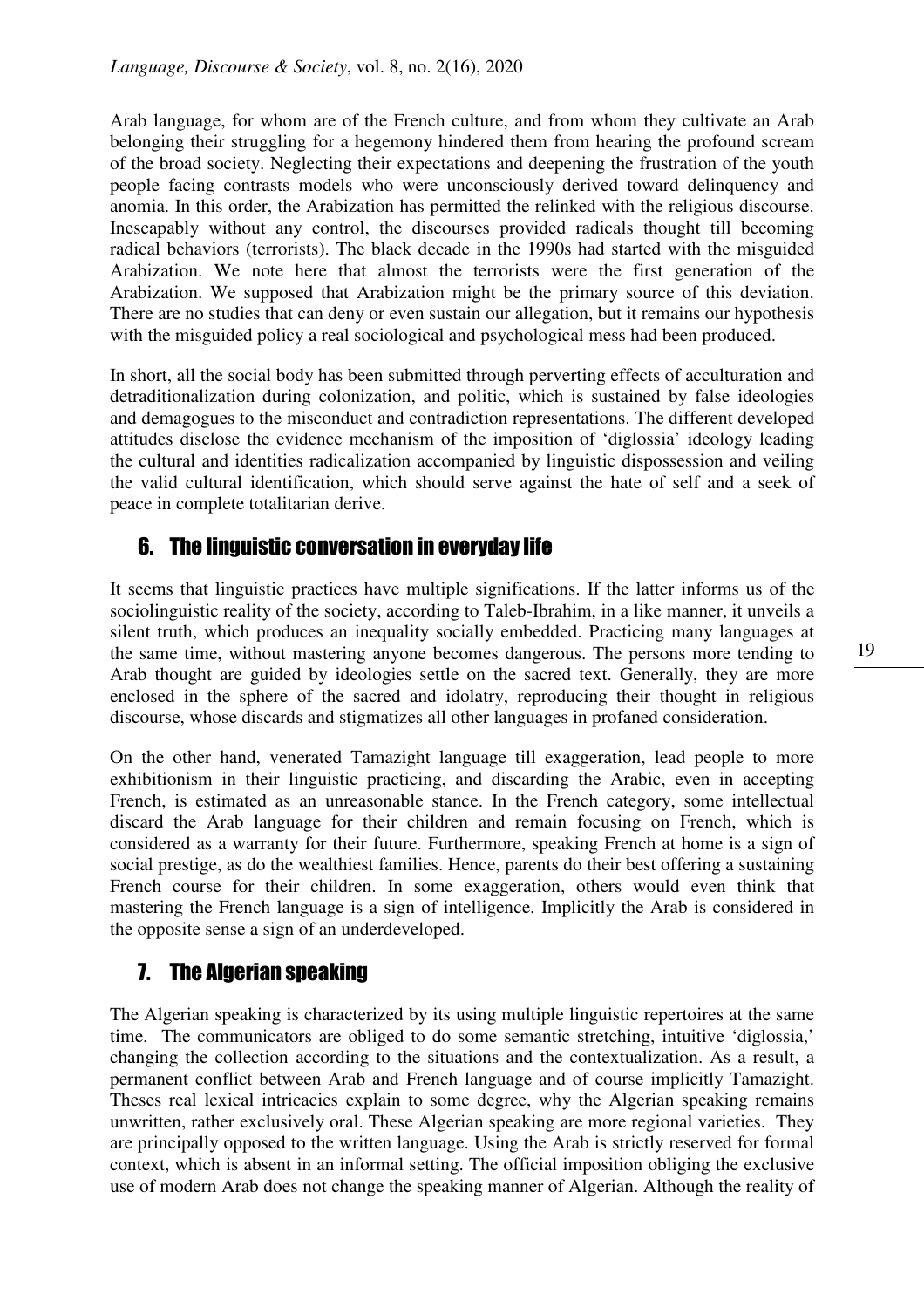Algerian speaking is known, the Arab elite refuses the recognition of the Algerian speaking as an educational language (cf. Taleb-Ibrahimi, 1997; Dourari 2002; 2008). On this point, in 2014, the minister of education had proposed a project to introduce the Algerian speaking in school, in purpose to refine and correct in the long term the Algerian speaking. Unfortunately, the first who rejected the project was the Arab elite. The latter insisted on denying the reality of Algerian speaking, they instead enclose their selves within the sacralization of the classical Arab language (Dourari, 2008).

As we mentioned above that learning a foreign language is considered as a means to social promotion, even if it is uniquely practiced during work time. Also, the parents, more concerned by the future of their children, initiate them at an earlier age, whether at home or in private school, learning the French language. Others, more ambitious, opt for a more globalized language such as English. The Arabic language is only practiced once at the schooling age. For the parents who prefer it, as a principal and sacred language, they have a religious tendency, which acts on their conscious. The children are initiated in the mosque school through recitation Quran text. The learning is enforced with completion occasionally organized, and the winners are gratefully awarded. Certain families exercised the academic language with their children, but such practice is merely reduced in some words within enclosed private space.

The stigmatization is reciprocal between possessors of language opposing other languages. Certain have a victimized attitude or a more stigmatized attitude, as is revealed in the following verbatim.

#### a. The everyday life communication in the public sphere: semi-formal and formal situation

It seems to us, there is no big difference between semi-formal and formal communication; from retailer to the politician, the Algerian dialect and French are always presented. But the situation has a considerable impact: the imam in his preaching will talk differently with his neighbor. Such orientation can easily give a clue how diglossic situation is. In addition people can switch from one language to another according to the situation. However, it is important to underline, those semi-formal and formal situations consider a workplace, shopping place, and every place gathering different people outside private place. Thus, the quotations below shed light on the personal strategies in these situations for language use.

> "When I entered the shops, the seller, looking at me without a veil, will talk to me in French, and I responded in Arabic. I experiment with the same situation with my colleagues at work; I speak with them in Arabic to affirm my Algerianity" Lila 60 year-old.

> "People jugged you through your cloth, especially if you wear a hijab; thus, I do speak more of time in French because people think that the women wearing a hijab do not master a French" Rachida 33-year-old.

> "I hesitate to frequent some restaurant or cafe, a luxurious one especially. They talk only in French, and like I am rejected from such a place. It is not my entourage. I am an Arab Algerian." Nouri 43-year-old.

> "Nowadays, women have a complex of inferiority, they prefer to talk in French because it is more stylish. They forget that the Arabic language is ours, and it is a sacred language, it is a Quranic language." Moussa 45-year-old.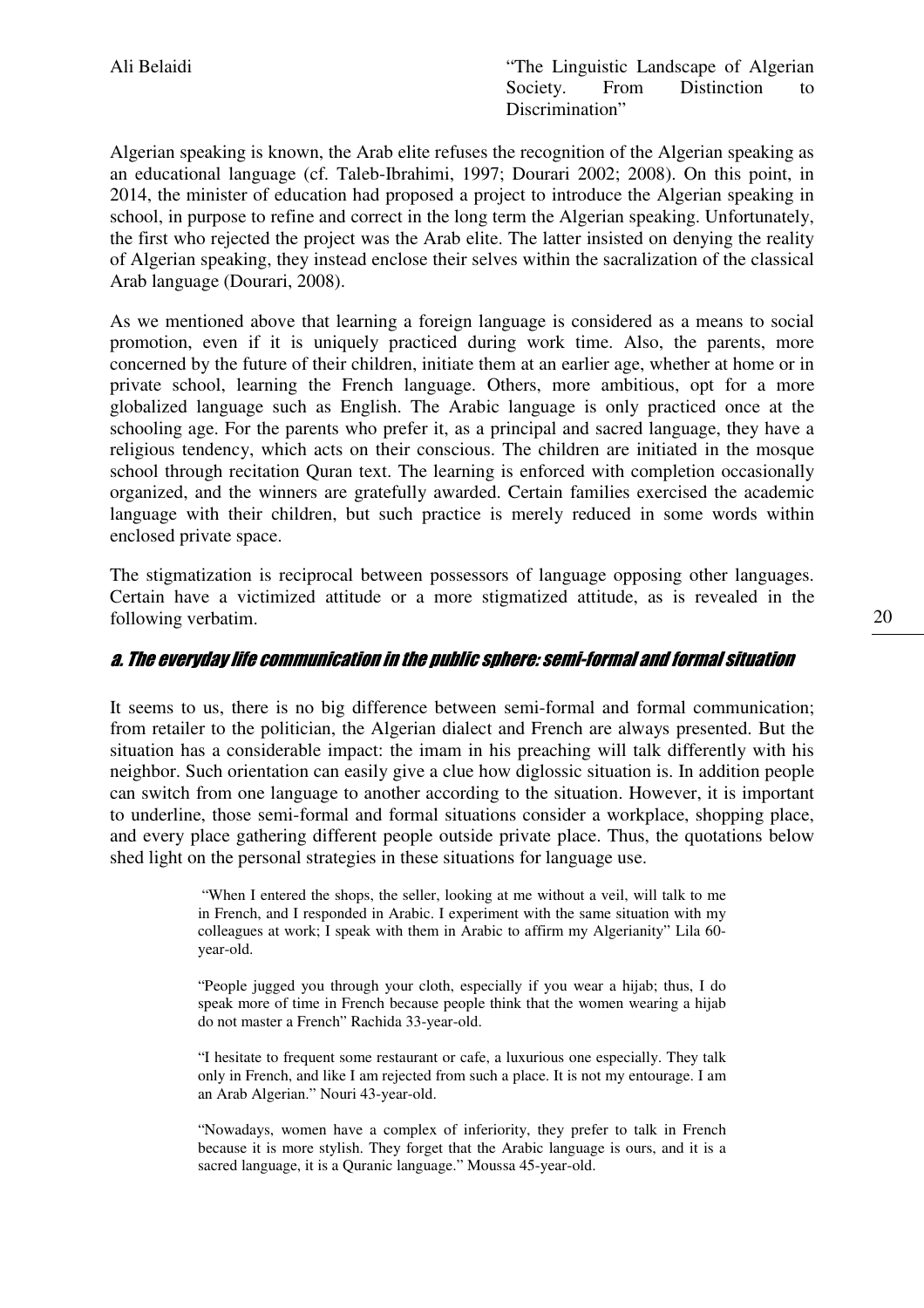" In some shops, they speak only in French, I refuse such an attitude, I even refuse to use these places." Mohcine 41-year-old.

"Imams, in their Friday-preach, talk to us with academic Arabic [...]. Our politicians speak differently; especially in their press-conferences or with the interviewers, they allow themselves to switch instantly from language to another in matter to simplify their viewpoints..." Redwan 49-year-old.

In particular public space, the people use rather French; such orientation can be on the one side a space obligation, on the other side the type of clients frequenting. Hence, the category of the clients fits more with the quality of service. The shops seem to exercise implicitly a client selection, only through the language used by both client and shop stuff. The langue is added to the decor to become a tool of preference and discrimination.

Furthermore, in the workplace, the same issue is detected with my participants. The discussions remain led by the linguistic distinction. It seems that the French language is more accepted than the Algerian dialect. Sometimes, ethnic belonging can affect implicitly the discussion. People switch from one language to another depending on the participants in the situational discussion. But generally, informal discussion, for instance, meeting, we can say that the French language is more appreciated than others. Contradictorily, Algerian dialect is less appreciated. It can be related to the low-class belonging or other considerations as a devout Muslim a d so on. Tamazight is also used in the workplace but with intimate colleagues in informal situations only, which means there is a discrepancy separating formal and informal discussion in the workplace. Arabic is used when it is required, but it is used as a strategy to send a particular message.

#### b. The everyday life communication in the private sphere: informal situation

The private sphere seems to be deeply affected by linguistic issues, and parents do not hesitate to prepare their children strategically regarding future situations. Hence, the awareness is consciously or unconsciously transmitted to the children. Furthermore, it is important to say those informal situations consider personal, family, and intimate persons. Hence, the quotations below shed light on the personal strategies in these situations for language use.

> "At home, I do not watch the Arabic channel; I fed up. Even with my kids, I used only French or English. I let the Arabic for school time. The Arabic is useless unless to read a Quran to pray" Hakim 44-year-old.

> "I suffered from my oldest daughter; she grew up with the French. Now, she hates the Arabic language; it is my fault. And I am obliged to correct my strategy to accept her the Arabic language because we are in Algeria" Hafsa 35-year-old.

> "For me. The Arabic language is only to read the Quran or to pray. I speak Algerian Arabic and Tamazight, but for my kids, I prefer to talk with them in French sometimes in English. We are in the globalization era." Imad 55-year-old.

> " We like to talk in three languages with my daughter. Maybe it seems weird, but we want to prepare her for the future, and the reality of language in our society. I want to avoid her being rejected by others because she doesn't use a particular. Mastering the three main languages, she will be socially fine that's it" Boualem 45 year-old.

> "I am Kabyl, but I do not see the utility to learn Tamazight for my kids. I speak with them in Arabic, because it is our religious language and they have to learn directly by using it. The French come after, I mean at school." Reiki 48-year-old.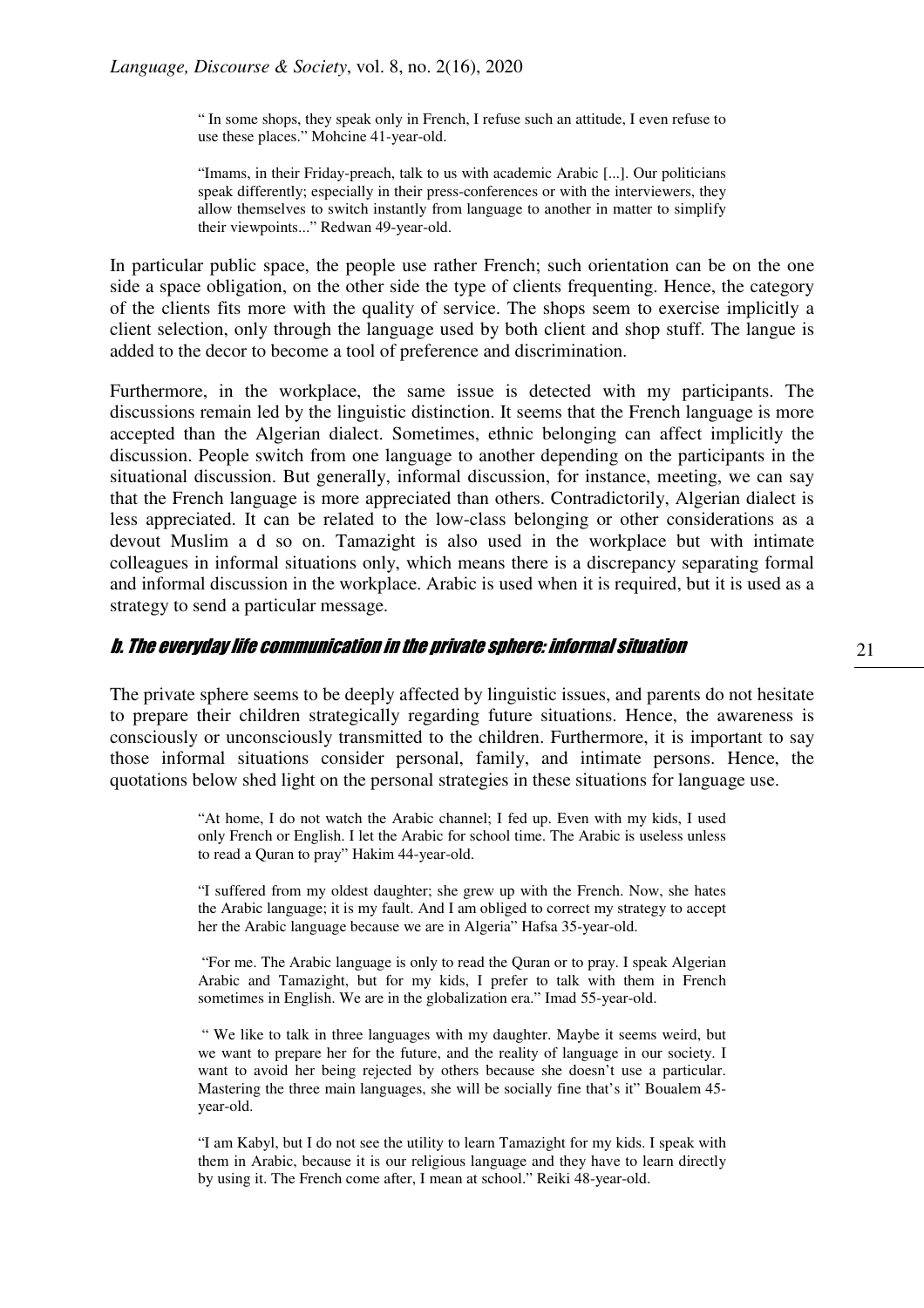> " I think it is easier to say things with French than in Arabic. Thus, I prefer to express my thought, my feeling in French it is more significant for me. I consider the Arab as a vulgar language, I know it is just a point of view." Omar, 39-year-old.

As we can discern from the quotations, the private sphere is more related to the family relations of parents-children. It seems that parents are more preoccupied with the language issues and how they can prepare their children to deal with them. The first manifestation of their concern is their education from primary school to university in order to prepare them for professional life. Their strategies are more or less relying on how they experiment with their relation with different languages. Thus, the whole process of education is deeply marked by the use of language. Although education is for everyone, access to the university is not guaranty for everyone. However, to be a student does not mean the possession of a more intellectual vocabulary or more refined. The school neither does propose such repertoire nor work on improving the existing repertoire. Consequently, many families, financially comfortable, prefer orienting their children toward language courses, mainly French and English. Others, less affluent, content with the school course, or if it is possible to get some free courses giving in the mosque or other public organisms. For instance, the children from the Arabic supporters arrived at the school with three years of Quran learning, which means an advanced level of language at the earliest age. It can be considered at the same time, as a positive and negative thing. On the other hand, many parents discard the idea of a mosque at an early age; they focus more on the game and playing using a native Algerian speaking with their kids. These parents are more preoccupied with choosing the right day-care center with a specific language. The public sector deals rather with Algerian speaking, in contrast, the private sector deals with French than Arabic, we can also encounter English as a newcomer in this linguistic competition. Certain day-care centers deal only with the French language, which is frequented by the bourgeoisie class, preferring to educate their children in such a center. The children have an advanced level in French. On the other hand, their children lack Arabic words with some vocabulary in Algerian speaking. In the first years of their education, the child can feel such a categorization practiced within the school. Facing this irregular learning of language, the respondents were obliged to reorient fitting the social classifications through language mastering.

### 8. The language of exclusion

The Arabization launched at the end of the 1970s produced an Arabic generation with an Islamic tendency. The elite mastering the classical Arabic, with traditional education, is considered as an Arabic-Islamic stereotype. Even being mono-linguistic culture, this category practices a 'diglossia' beyond their control in using the Algerian speaking. This category with a strong feeling to belong to the Arabic-Islamic civilization is nostalgia for the glorified past. Claiming the return to the sources of Islam and its values in Islamic-city, the only way to resist the cultural invasion of the accident and the process of the depersonalization of the society. Hence, the Arabic language had been instrumentalized to denounce the belonging to France and the Occident. The religious discourse has banned any use of foreign language including the French. The discourse carried out hate and rejection of modernization. The only legitimized culture is the Islamic one. If the clothing can reflect their orientation, it is more embodied in the language they used with its vocabulary (Taleb-Ibrahimi, 1997:76-77). The language is in phase shift with the Algerian speaking producing a utopic modal of life inspired by the life of the Prophet Mohammed. Such orientation is persisting with other forms of representation: the real disclosed image of a radical Islam, especially during the 1990s, when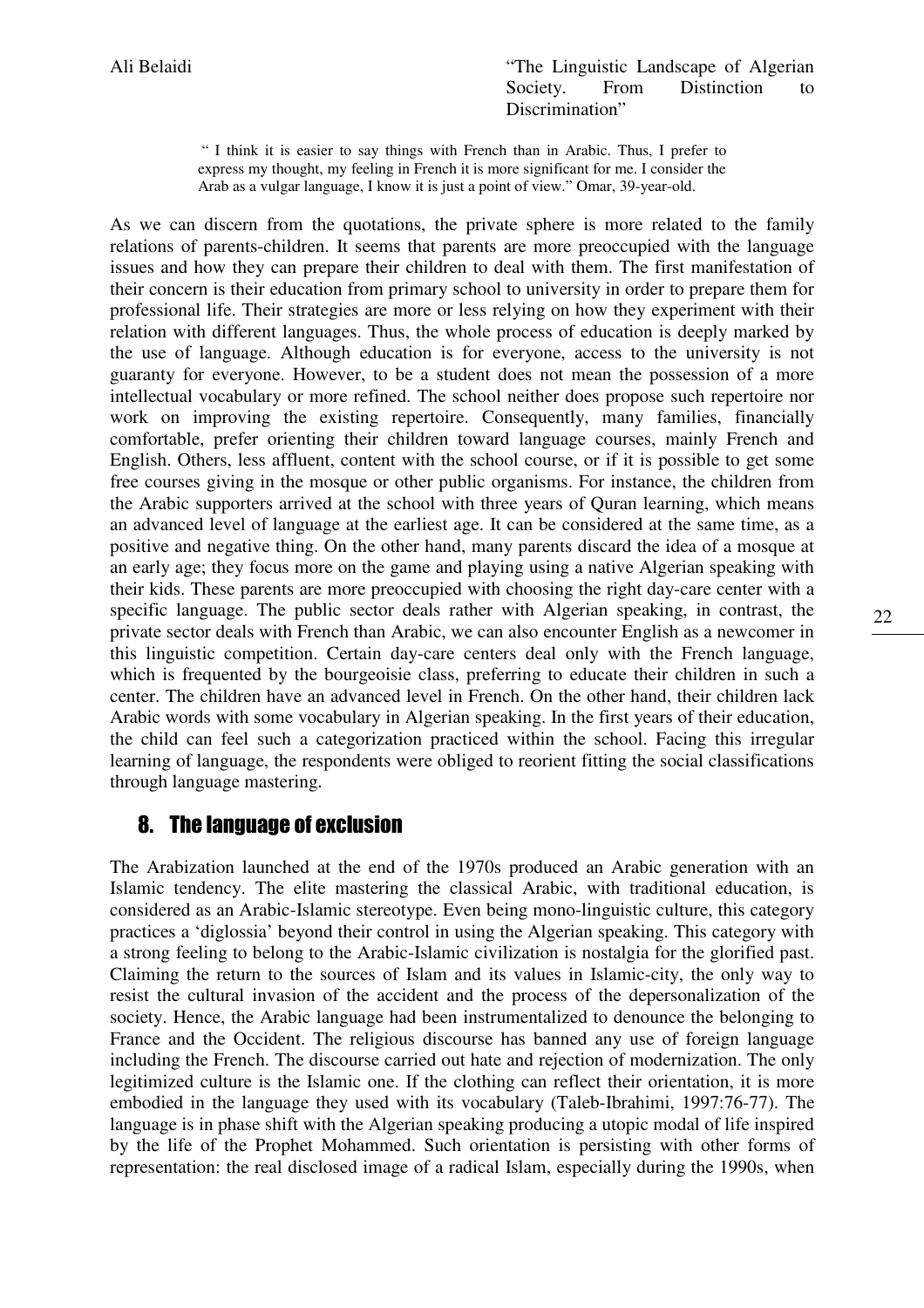people were killed in the name of Islam, in addition to the globalized image of Islam as a terrorist brand (el-Kaida, ISIS). All these stereotypes call the Algerians to review their rapport with the Arabic and its representations (cf. Addi, 2017). The Bedouin image, a known depiction, remote from any modernization. Hence, the conversions supposed to distance from the Arabic language allowing other languages to learn without any radicalization. Even though French is not the most modernized language, it remains the opened door to the Occident. Some parents do not hesitate to introduce the French-speaking in their private sphere to facilitate French learning for their children. Furthermore, the French elite strongly shaped with French culture looks for references within the symbolic occidental universe, and think that the French are the key to the modernity. And the Arabic remains paralyzed before the development and modernity (Taleb-Ibrahimi, 1997: 76). However, other languages seem competing within supposed French territory, especially English. For this new elite, the French do not fit enough with globalization rather English because it is more opened and updated language. Many children have been Anglicized to find difficulties to exercise their English except in school, where the time is very restricted. Nevertheless, they get their relief in social media where it is more comfortable to do so.

The tri-linguism is spreading instead in disequilibrium, and in favoring the foreign languages: French and/or English, and in the second level the Algerian speaking with Tamazight. Less with classical in big cities, which are not the case in the rural area, where the opportunity to learn a foreign language is fewer presents. It is also important to recognize the deep dichotomy displaying the fragmented cultural legacy. The analysis of the correlations between different attitudes and the social satisfaction depending on the social classes, even if the participants had expressed, in some way, the same orientation, according to values and the signification remain narrowly linked with their social class belonging and their rapport to the language. The incident of the representations and contradictions images on individual behaviors and the conflicts they can experiment in societal life are the source of other psychological issues. Intensive communications act as a symbolic integration linking with the possibility to communicate regardless of the languages or the superposed varieties (cf. Taleb-Ibrahimi, 1997).

### Conclusion: linguistic alienation

In a precautionary manner, we can advance that the linguistic practices in Algerian society are conjugated within two logics. The first logic is an implicit linguistic practice and the second as a linguistic alienation. Positively, the first embodies the conciliation between the existent languages; such orientation is more presented with individuals who can tolerate the difference and diversity. The use of 'diglossia' points the rapport between language and space where the language is practiced in purpose to produce accurately the true significations, which is linked with the real situation. This conciliation offers the acceptance of the other and the appropriate harmonization with the realities of language and its culture. If the French language evolves within a particular context producing a genuine signification proper to French society, Algerian-French speaking can affect the words and reshape the appropriate sign of the phrase accordingly to the Algerian background with its particular components. The same logic is found, in using the Arabic language, and even with the English as a newcomer language. Though, Tamazight is more concerning with the belongings recognitions to the origins without rejecting other languages. Others can influence these returns even if the language is not used anymore; it is a belonging issue and collective cultural identity.

Linguistic alienation, as a second logic, consists of the radical appropriation of the language whether French or Arabic with the accompanying culture. Linguistic belonging is displayed in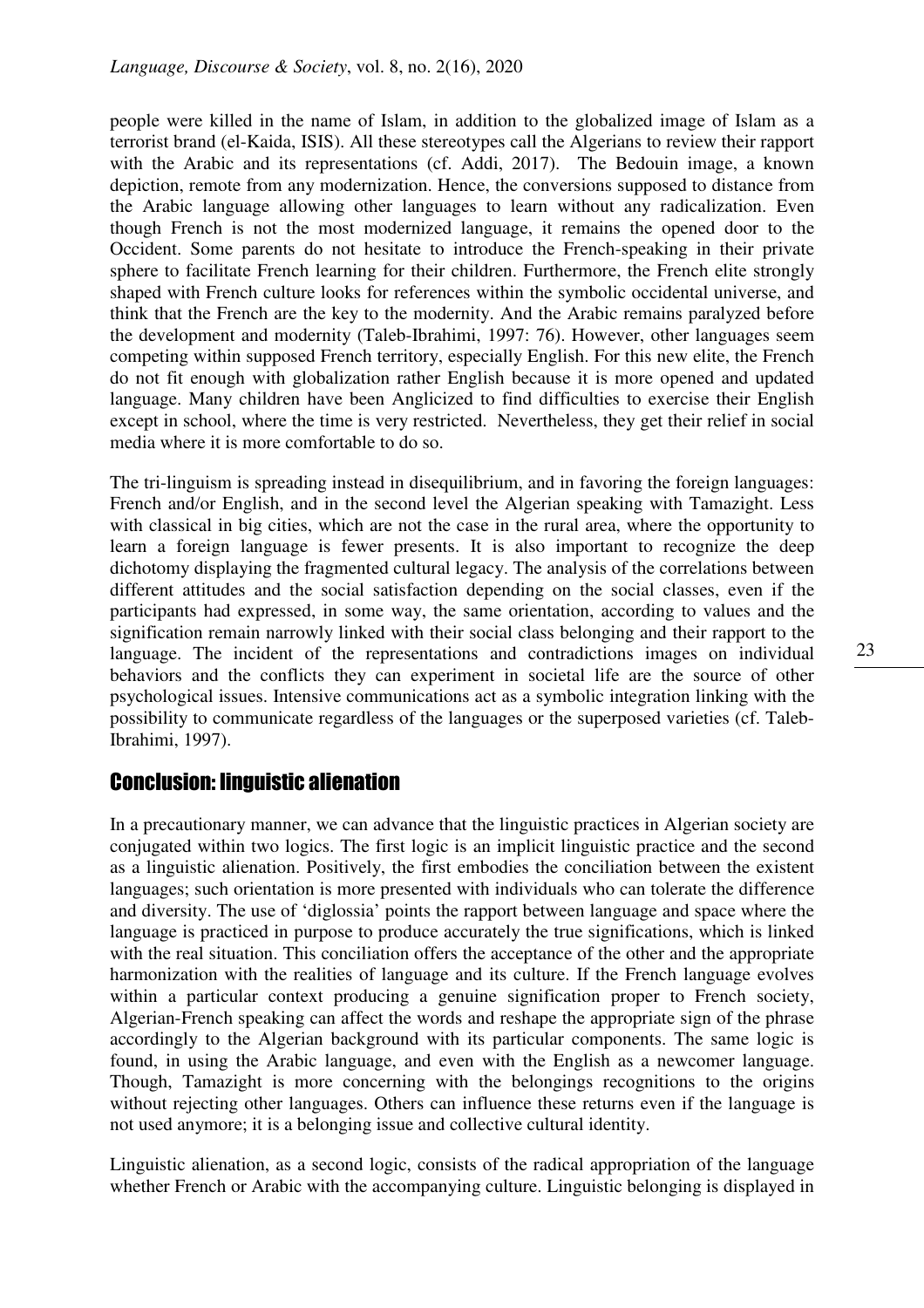an extremist stance with discarding the other. Negatively, linguistic alienation is the primary source of social inequality because of its rejection stance of the other. Hence, the discourse carrying this logic is the religious discourse. In the same vein, the political discourse shares this logic in its producing social inequalities. Unfortunately, many intellectuals adopt such a radical stance in the matter to reproduce these boundaries to maintain the differences. Within denied reality, they refuse to disengaged from their dogma; for the religious is more embedded in the sacred past of Islam, others in colonial past and so on, both are participating in the confusing linguistic identity without any objective referees.

Both logics reveal the inequalities generated from a politic deeply engaged stuck with a controversial past. If Arabic is considered as Algerian language, it remains that language had been imposed in remote past by the sword and blood as French was, even if the Arabic is distantly remote in history than French, which makes the difference. Basically, a hybrid society does not exclude the other, but its passivity led it to marginalize the autochthonous language. The language has remained and will remain a sign and symbol of social distinction. Within a spoken culture, access to the written and writing remain only for a superior social class, which explains the veneration of the lettered persons. But, the lettered have deceived the expectations of the mass in deepening the gap between them and allowing the growth of social inequalities.

A symbolic power used against the mass explains this set the language representation down. The foreign language becomes more appreciated as a spoken language, and in ridding them from the politic imposition with allowing success and social promotion. For instance, choosing English, then French, as a new foreign language, gives more social opportunities. Besides, it is important to mention that linguistic detachment and deception, emerged a way of speaking very disorganized shifting from language to the another without mastering any of them; neither the vocabulary nor the signification is clear, a multi-linguistic unlettered. Such practice exists within the disfavored class. Their speaking is more broken with uncomprehended 'diglossia' forming their speaking with beginnings without ends, and ends without any start. Real linguistic disorganization speaks out a deep psychological and social disequilibrium.

Within this mixture, Algerians use the available resources to express their emotional and tensional situations opting more for the practical aspects in communicating their feeling. Emotions are indeed more faithful to the mother language. Thus, it is important to notice that linguistic practices in social media, where the writing reveals an opposition as the mistakes are permitted: the Arabic is writing with Latin alphabets and the French with Arabic alphabets. Studying the structures of these sentences completely disorganized is useless (cf. Dourari, 2002). In short, Algerian speaking becomes a language strictly spoken by Algerians. In anthropology perspective, Algeria is a Tamazight country, with any linguistic politic encouraging the use of the Tamazight and regarding the socio-historical dynamic. In matter to stop an ideology guiding the use of a language and diminishing the conflicts; global recognition of the historical stances of each language is more than necessary to solve the problem language in Algerian society.